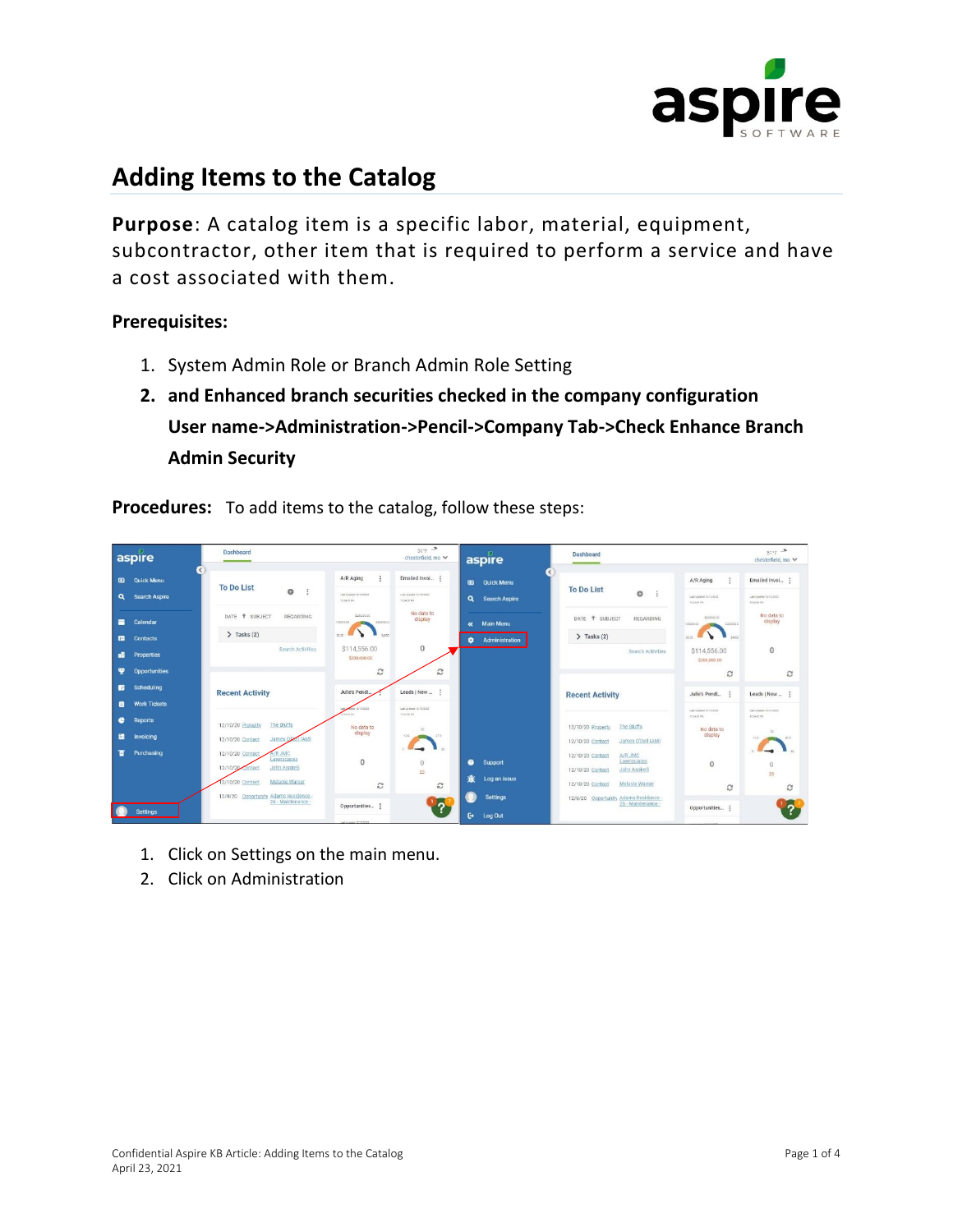

|           | Administration                        |                                                |               |              | 900                   | Benjamin |
|-----------|---------------------------------------|------------------------------------------------|---------------|--------------|-----------------------|----------|
|           | <b>System Overview</b><br>Application | $\mathbf{W} \equiv \mathcal{X} \odot \sqrt{x}$ |               | CRM          | 599                   |          |
| <b>SE</b> | <b>Estimating</b>                     | 醪                                              | <b>VERASH</b> | Scheduling   | <b>Jo RE</b>          |          |
| Ş         | Purchasing                            | $\overline{\mathbf{1}}$                        |               | Organization | $\bullet$ $\bullet$ E |          |
|           | Equipment                             | 与中のめのめ                                         |               |              |                       |          |
|           |                                       |                                                |               |              |                       |          |
| ٣ų        |                                       |                                                |               |              |                       |          |
|           |                                       |                                                |               |              |                       |          |
|           |                                       |                                                |               |              |                       |          |
|           |                                       |                                                |               |              |                       |          |

3. Click on the Blue Design icon.

| Search Items          |                                                               | Q<br>Default Search [System]                     | $\checkmark$          | $\blacksquare$<br>$\mathcal{C}$ | New Labor                |
|-----------------------|---------------------------------------------------------------|--------------------------------------------------|-----------------------|---------------------------------|--------------------------|
|                       | Drag a column header and drop it here to group by that column |                                                  |                       |                                 | New Material             |
| $\mathbf{M}$ / $\Box$ | Item Name                                                     | <b>Category Name</b>                             | Item Type             | Purchase Unit Type              | New Equipment<br>New Sub |
| $\Box$                | 1 1/2" 45 Ell Sch 80 PVC<br>(S.S)                             | Irrigation                                       | <b>Material</b>       | Each                            | New Other<br>New Kit     |
| $\Box$                | 1 1/2" 45 Ell Sch40 PVC<br>(S.S)                              | Irrigation                                       | Material              | Each                            | \$1.073                  |
| $\Box$                | 1 1/2" 45 EII UVR (S.S)                                       | Irrigation                                       | Material              | Each                            | \$3.640                  |
| $\Box$                | 1 1/2" 90 Ell Sch 40 PVC<br>(S.S)                             | Irrigation                                       | Material              | Each                            | \$0.760                  |
| $\Box$                | 1 1/2" 90 Ell Sch 40 PVC<br>(S.T)                             | Irrigation                                       | Material              | Each                            | \$0.990                  |
| $\Box$                | 1 1/2" 90 Ell Sch 40 PVC<br>(THE)                             | Irrigation                                       | Material              | Each                            | \$2.069                  |
| $\lvert \zeta \rvert$ | 3<br>5<br>$\overline{a}$<br>$\overline{4}$                    | $6\phantom{a}$<br>8<br>9<br>$\overline{7}$<br>10 | $(>)$ $( )$<br>$\sim$ |                                 | 1 - 20 of 2012 items     |
|                       |                                                               |                                                  |                       |                                 |                          |

4. Hover over the green plus and select the new type of item.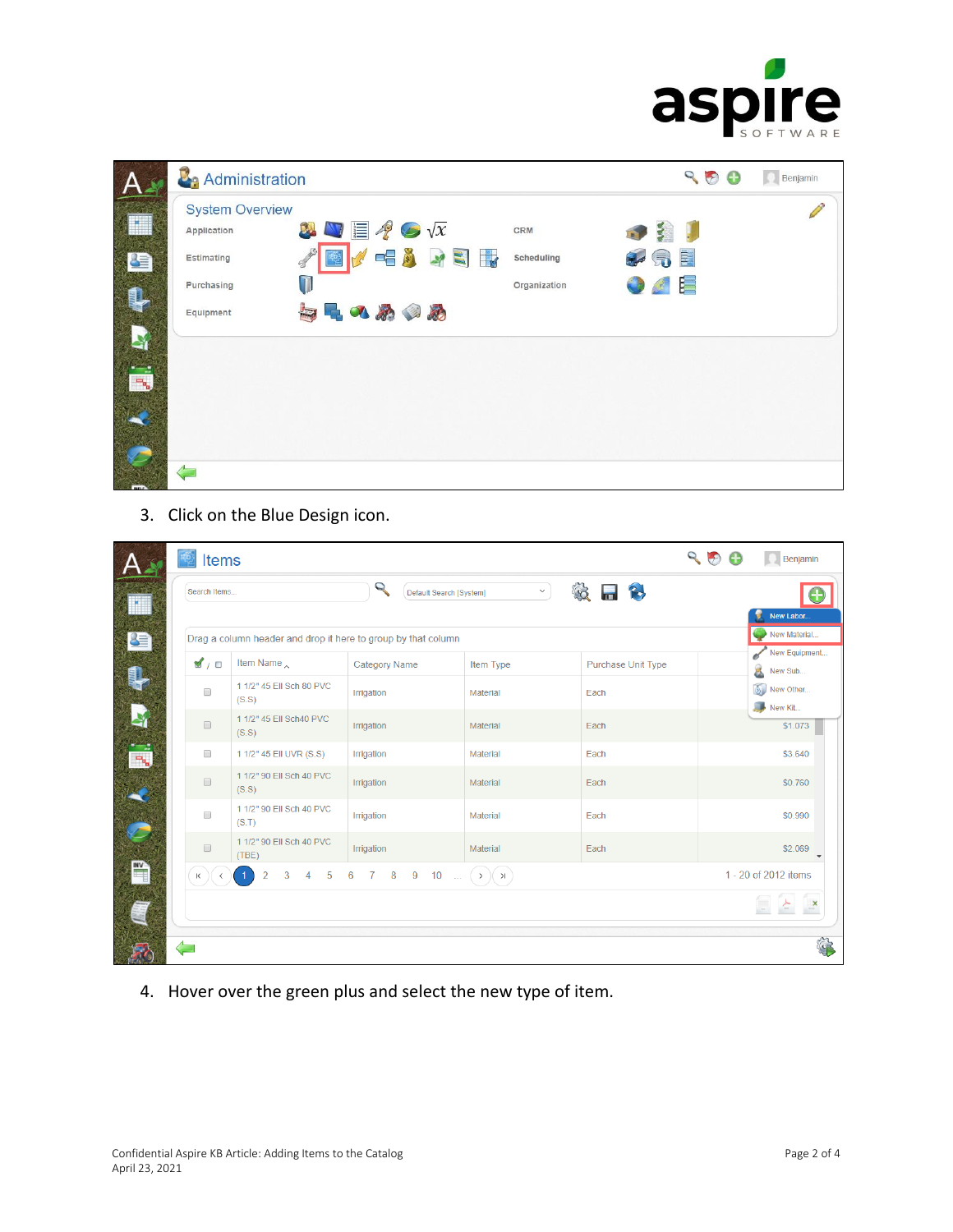

| Material Item   **New**   |                                                                   |                          |                          | $\triangle$   |
|---------------------------|-------------------------------------------------------------------|--------------------------|--------------------------|---------------|
| 5<br>Item Name            | Boxwood - Buxus 'Chicago Green' G3 12"                            | Active                   | $\blacktriangledown$     | 10            |
| Alternate Name            | Buxus 'Chicago Green'                                             | Available to Bid         | $\overline{\mathcal{C}}$ |               |
| Category<br>6             | $\checkmark$<br>Shrubs                                            | Inventory Item           | $\overline{\mathcal{C}}$ | 11            |
| Purchase/Allocation Units | $\checkmark$<br>1.00<br>3 Gal<br>3 Gal<br>$\,=\,$<br>$\checkmark$ | 8<br>12                  |                          |               |
| Item Code<br>7            |                                                                   | <b>Takeoff Item</b>      | Bed Area   Total Beds    | $\checkmark$  |
| <b>EPA Number</b>         |                                                                   | Allocation Item Cost     |                          | S<br>\$21.550 |
| EPA Name                  |                                                                   | Purchase Unit Cost<br>13 |                          | \$21.550      |
| Assigned Branch           | All Branches                                                      | 9                        |                          |               |
|                           |                                                                   |                          |                          |               |
|                           |                                                                   |                          |                          |               |
|                           |                                                                   |                          |                          |               |
|                           |                                                                   |                          |                          | 14            |
|                           |                                                                   |                          |                          |               |
|                           |                                                                   |                          |                          | π⊽            |

- 5. Type in the Item Name. The Alternate Name will copy. *Note: The alternative name can be a specific name on genus and species.*
- 6. Select an Item Category.
- 7. Select the purchase unit's measurement in how the item is ordered.
- 8. Select the allocation unit's measurement in how the item will be allocated to jobs. (if the allocation unit measure is different than the Purchase unit you will need to fill out the conversion factor in the field to the right of the Allocation units). *See chart below for examples.*